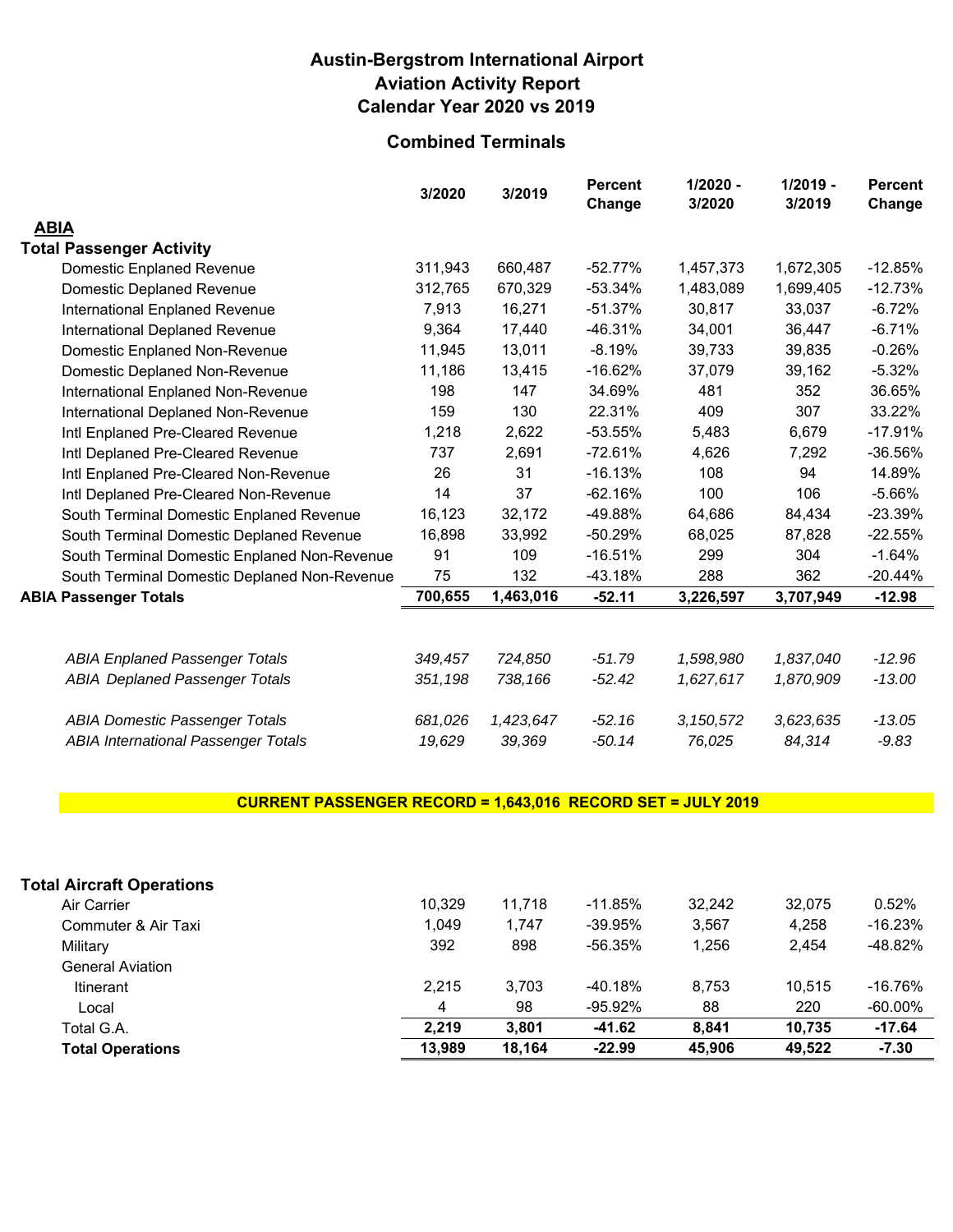## **Austin-Bergstrom International Airport Aviation Activity Report Calendar Year 2020 vs 2019**

# **By Terminal**

|                                                 | 3/2020  | 3/2019    | <b>Percent</b><br>Change | $1/2020 -$<br>3/2020 | $1/2019 -$<br>3/2019 | <b>Percent</b><br>Change |
|-------------------------------------------------|---------|-----------|--------------------------|----------------------|----------------------|--------------------------|
| <b>Barbara Jordan Terminal (BJT)</b>            |         |           |                          |                      |                      |                          |
| <b>Passenger Activity</b>                       |         |           |                          |                      |                      |                          |
| Domestic Enplaned Revenue                       | 311,943 | 660,487   | $-52.77%$                | 1,457,373            | 1,672,305            | $-12.85%$                |
| Domestic Deplaned Revenue                       | 312,765 | 670,329   | $-53.34%$                | 1,483,089            | 1,699,405            | $-12.73%$                |
| International Enplaned Revenue                  | 7,913   | 16,271    | $-51.37%$                | 30,817               | 33,037               | $-6.72%$                 |
| International Deplaned Revenue                  | 9,364   | 17,440    | $-46.31%$                | 34,001               | 36,447               | $-6.71%$                 |
| Domestic Enplaned Non-Revenue                   | 11,945  | 13,011    | $-8.19%$                 | 39,733               | 39,835               | $-0.26%$                 |
| Domestic Deplaned Non-Revenue                   | 11,186  | 13,415    | $-16.62%$                | 37,079               | 39,162               | $-5.32%$                 |
| International Enplaned Non-Revenue              | 198     | 147       | 34.69%                   | 481                  | 352                  | 36.65%                   |
| International Deplaned Non-Revenue              | 159     | 130       | 22.31%                   | 409                  | 307                  | 33.22%                   |
| Intl Enplaned Pre-Cleared Revenue               | 1,218   | 2,622     | $-53.55%$                | 5,483                | 6,679                | $-17.91%$                |
| Intl Deplaned Pre-Cleared Revenue               | 737     | 2,691     | $-72.61%$                | 4,626                | 7,292                | -36.56%                  |
| Intl Enplaned Pre-Cleared Non-Revenue           | 26      | 31        | $-16.13%$                | 108                  | 94                   | 14.89%                   |
| Intl Deplaned Pre-Cleared Non-Revenue           | 14      | 37        | $-62.16%$                | 100                  | 106                  | $-5.66%$                 |
| <b>Barbara Jordan Terminal Passenger Totals</b> | 667,468 | 1,396,611 | $-52.21$                 | 3,093,299            | 3,535,021            | $-12.50$                 |
|                                                 |         |           |                          |                      |                      |                          |
| <b>BJT Enplaned Passenger Totals</b>            | 333,243 | 692,569   | $-51.88$                 | 1,533,995            | 1,752,302            | $-12.46$                 |
| <b>BJT Deplaned Passenger Totals</b>            | 334,225 | 704,042   | $-52.53$                 | 1,559,304            | 1,782,719            | $-12.53$                 |
| <b>BJT Domestic Passenger Totals</b>            | 647,839 | 1,357,242 | $-52.27$                 | 3,017,274            | 3,450,707            | $-12.56$                 |
| <b>BJT International Passenger Totals</b>       | 19,629  | 39,369    | $-50.14$                 | 76,025               | 84,314               | $-9.83$                  |
|                                                 |         |           |                          |                      |                      |                          |

### **South Terminal (ST)**

### **Passenger Activity**

| South Terminal Domestic Enplaned Revenue     | 16.123 | 32.172 | -49.88%   | 64.686  | 84.434  | $-23.39%$ |
|----------------------------------------------|--------|--------|-----------|---------|---------|-----------|
| South Terminal Domestic Deplaned Revenue     | 16.898 | 33,992 | $-50.29%$ | 68,025  | 87,828  | $-22.55%$ |
| South Terminal Domestic Enplaned Non-Revenue | 91     | 109    | $-16.51%$ | 299     | 304     | $-1.64%$  |
| South Terminal Domestic Deplaned Non-Revenue | 75     | 132    | $-43.18%$ | 288     | 362     | $-20.44%$ |
|                                              |        |        |           |         |         |           |
| <b>South Terminal Passenger Totals</b>       | 33.187 | 66.405 | $-50.02$  | 133.298 | 172.928 | $-22.92$  |
|                                              |        |        |           |         |         |           |
| ST Enplaned Passenger Totals                 | 16.214 | 32.281 | $-49.77$  | 64.985  | 84.738  | $-23.31$  |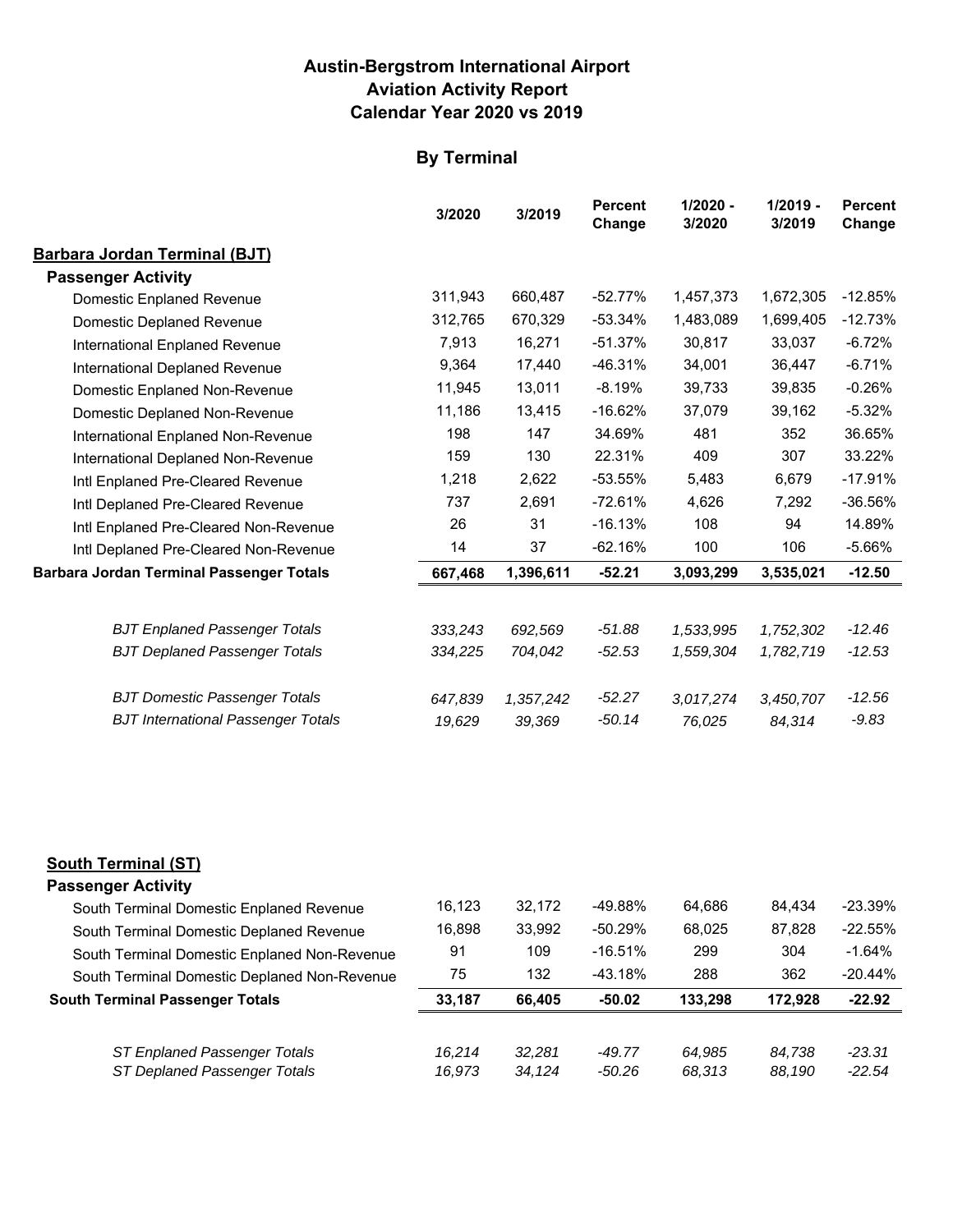# **Austin-Bergstrom International Airport Aviation Activity Report Calendar Year 2020 vs 2019**

|                                              | 3/2020       | 3/2019      | <b>Percent</b><br>Change | $1/2020 -$<br>3/2020 | $1/2019 -$<br>3/2019 | <b>Percent</b><br>Change |
|----------------------------------------------|--------------|-------------|--------------------------|----------------------|----------------------|--------------------------|
| <b>Total Cargo Activity</b>                  |              |             |                          |                      |                      |                          |
| Mail                                         |              |             |                          |                      |                      |                          |
| Domestic Enplaned Mail                       | 224,273      | 176,982     | 26.72%                   | 759,057              | 593,617              | 27.87%                   |
| <b>Domestic Deplaned Mail</b>                | 573,266      | 696,160     | $-17.65%$                | 2,071,623            | 2,010,312            | 3.05%                    |
| International Enplaned Mail                  | 0            | 0           | 0.00%                    | 0                    | 0                    | 0.00%                    |
| International Deplaned Mail                  | $\mathbf 0$  | $\mathbf 0$ | 0.00%                    | 0                    |                      | 110,830 -100.00%         |
| South Terminal-Domestic Enplaned Mail        | $\Omega$     | 0           | 0.00%                    | 0                    | 0                    | 0.00%                    |
| South Terminal-Domestic Deplaned Mail        | $\mathbf{0}$ | $\Omega$    | 0.00%                    | 0                    | 0                    | 0.00%                    |
| <b>Mail Totals</b>                           | 797,539      | 873,142     | $-8.66$                  | 2,830,680            | 2,714,759            | 4.27                     |
|                                              |              |             |                          |                      |                      |                          |
| Cargo                                        |              |             |                          |                      |                      |                          |
| Domestic Enplaned Cargo                      | 4,742,209    | 5,840,367   | $-18.80%$                | 14,346,691           | 15,062,044           | -4.75%                   |
| Domestic Deplaned Cargo                      | 7,546,086    | 5,897,233   | 27.96%                   | 21,111,120           | 19,127,272           | 10.37%                   |
| International Enplaned Cargo                 | 271,665      | 304,442     | $-10.77%$                | 767,277              | 746,689              | 2.76%                    |
| International Deplaned Cargo                 | 138,578      | 189,154     | $-26.74%$                | 411,311              | 450,047              | -8.61%                   |
| South Terminal-Domestic Enplaned Cargo       | 0            | 0           | 0.00%                    | 0                    | 0                    | 0.00%                    |
| South Terminal-Domestic Deplaned Cargo       | 0            | 0           | 0.00%                    | 0                    | 0                    | 0.00%                    |
| <b>Cargo Totals</b>                          | 12,698,538   | 12,231,196  | 3.82                     | 36,636,399           | 35,386,052           | 3.53                     |
|                                              |              |             |                          |                      |                      |                          |
| <b>Belly Freight</b>                         |              |             |                          |                      |                      |                          |
| Domestic Enplaned Belly Freight              | 232,930      | 293,199     | -20.56%                  | 715,294              | 887,164              | -19.37%                  |
| Domestic Deplaned Belly Freight              | 379,628      | 471,519     | $-19.49%$                | 1,330,461            | 1,429,523            | $-6.93%$                 |
| International Enplaned Belly Freight         | 235,880      | 445,612     | -47.07%                  | 1,033,720            | 1,164,077            | $-11.20%$                |
| International Deplaned Belly Freight         | 583,655      | 715,873     | $-18.47%$                | 2,056,175            | 2,179,811            | $-5.67%$                 |
| South Terminal-Domestic Enplaned Belly Frght | 0            | 0           | 0.00%                    | 0                    | 0                    | 0.00%                    |
| South Terminal-Domestic Deplaned Belly Frght | 0            | $\Omega$    | 0.00%                    | 0                    | 0                    | 0.00%                    |
| <b>Belly Freight Totals</b>                  | 1,432,093    | 1,926,203   | $-25.65$                 | 5,135,650            | 5,660,575            | $-9.27$                  |
| Cargo Totals (Mail, Cargo, Belly Freight)    | 14,928,170   | 15,030,541  | $-0.68$                  | 44,602,729           | 43,761,386           | 1.92                     |
|                                              |              |             |                          |                      |                      |                          |
| <b>Enplaned Cargo Totals</b>                 | 5,706,957    | 7,060,602   | $-19.17$                 | 17,622,039           | 18,453,591           | $-4.51$                  |
| <b>Deplaned Cargo Totals</b>                 | 9,221,213    | 7,969,939   | 15.70                    | 26,980,690           | 25,307,795           | 6.61                     |
| <b>Domestic Cargo Totals</b>                 | 13,698,392   | 13,375,460  | 2.41                     | 40,334,246           | 39, 109, 932         | 3.13                     |
| <b>International Cargo Totals</b>            | 1,229,778    | 1,655,081   | $-25.70$                 | 4,268,483            | 4,651,454            | $-8.23$                  |

**CURRENT CARGO RECORD = 40,215,518 RECORD SET = MARCH 2001**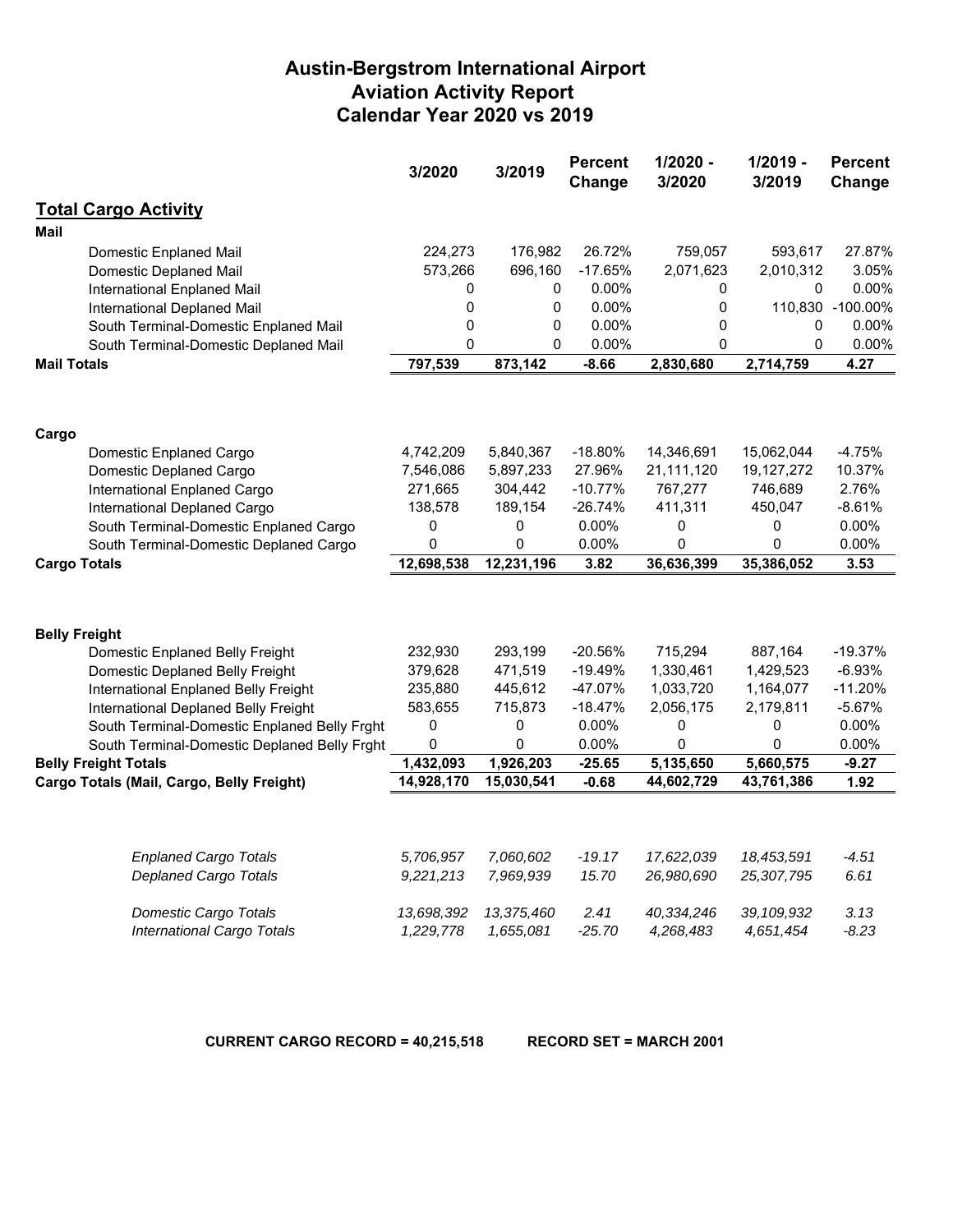## **AUS – Airline Codes**  March 2020

| Code           | <b>Carrier</b>                                          |
|----------------|---------------------------------------------------------|
| <b>AM</b>      | Aerovias de Mexico S.A. de C.V. dba AeroMexico Airlines |
| <b>AC</b>      | Air Canada                                              |
| <b>AS</b>      | Alaska Airlines, Inc.                                   |
| G4             | Allegiant Air, LLC                                      |
| AA             | American Airlines, Inc.                                 |
| BA             | <b>British Airways Plc</b>                              |
| <b>DL</b>      | <b>Delta Airlines</b>                                   |
| LH             | Deutsche Lufthansa AG                                   |
| F <sub>9</sub> | <b>Frontier Airlines</b>                                |
| B <sub>6</sub> | JetBlue Airways Corp.                                   |
| LL             | Miami Air International, Inc.                           |
| DI             | Norwegian Air UK, Ltd.                                  |
| <b>WN</b>      | <b>Southwest Airlines</b>                               |
| <b>NK</b>      | <b>Spirit Airlines</b>                                  |
| SY             | <b>Sun Country Airlines (Charters)</b>                  |
| <b>UA</b>      | United Airlines, Inc.                                   |
| <b>VB</b>      | <b>VivaAerobus</b>                                      |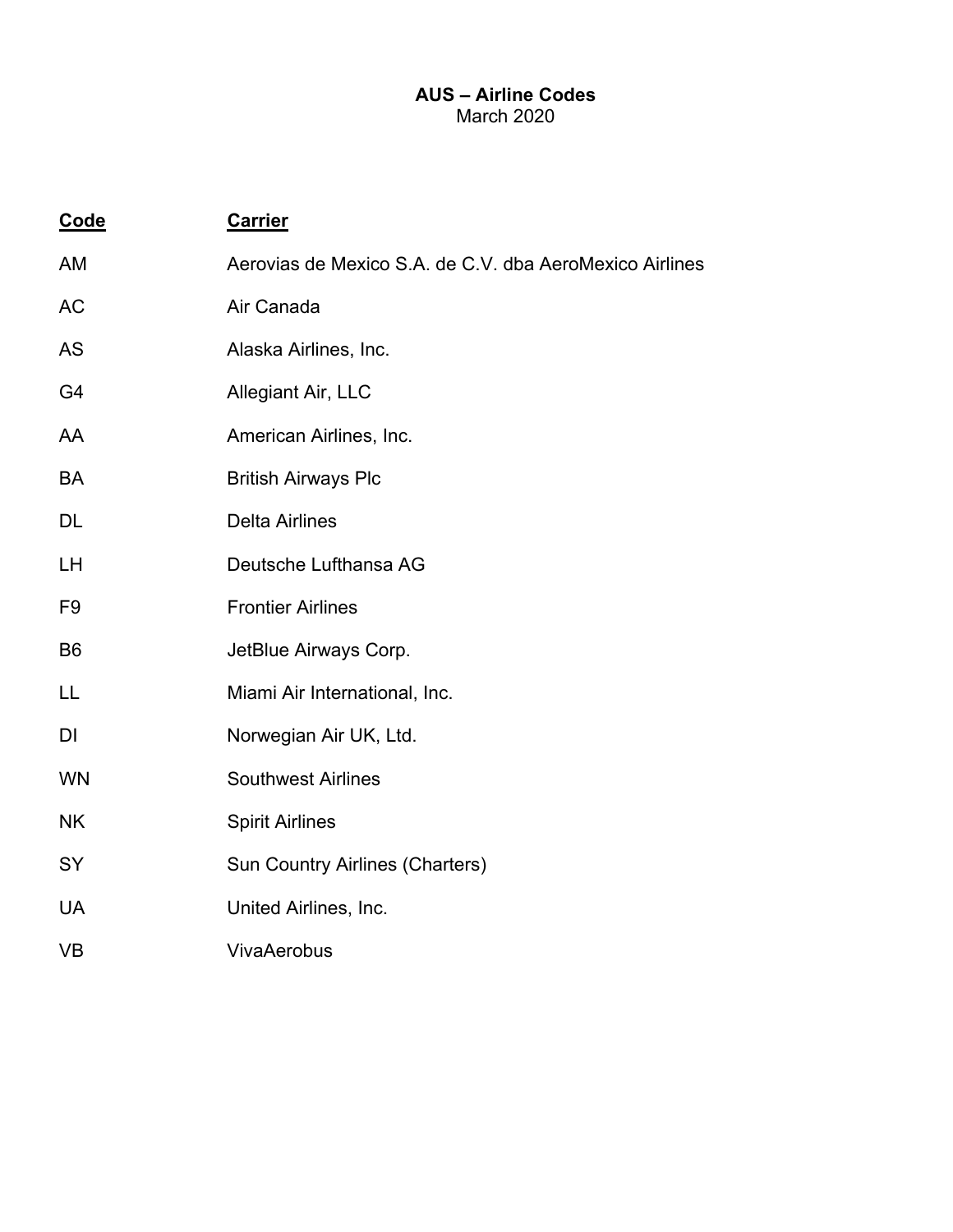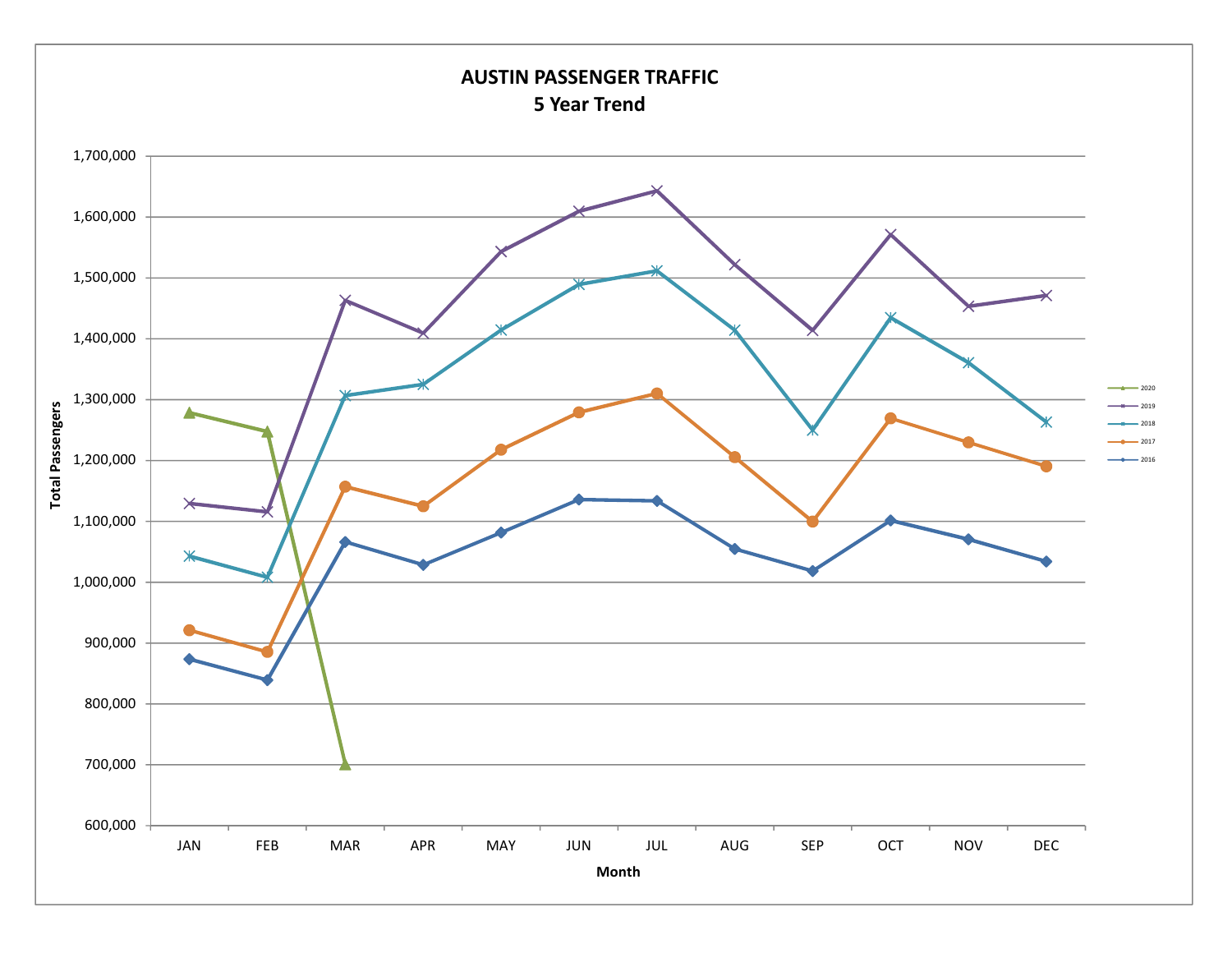# **TOTAL CARGO POUNDAGE - AUSTIN, TEXAS**

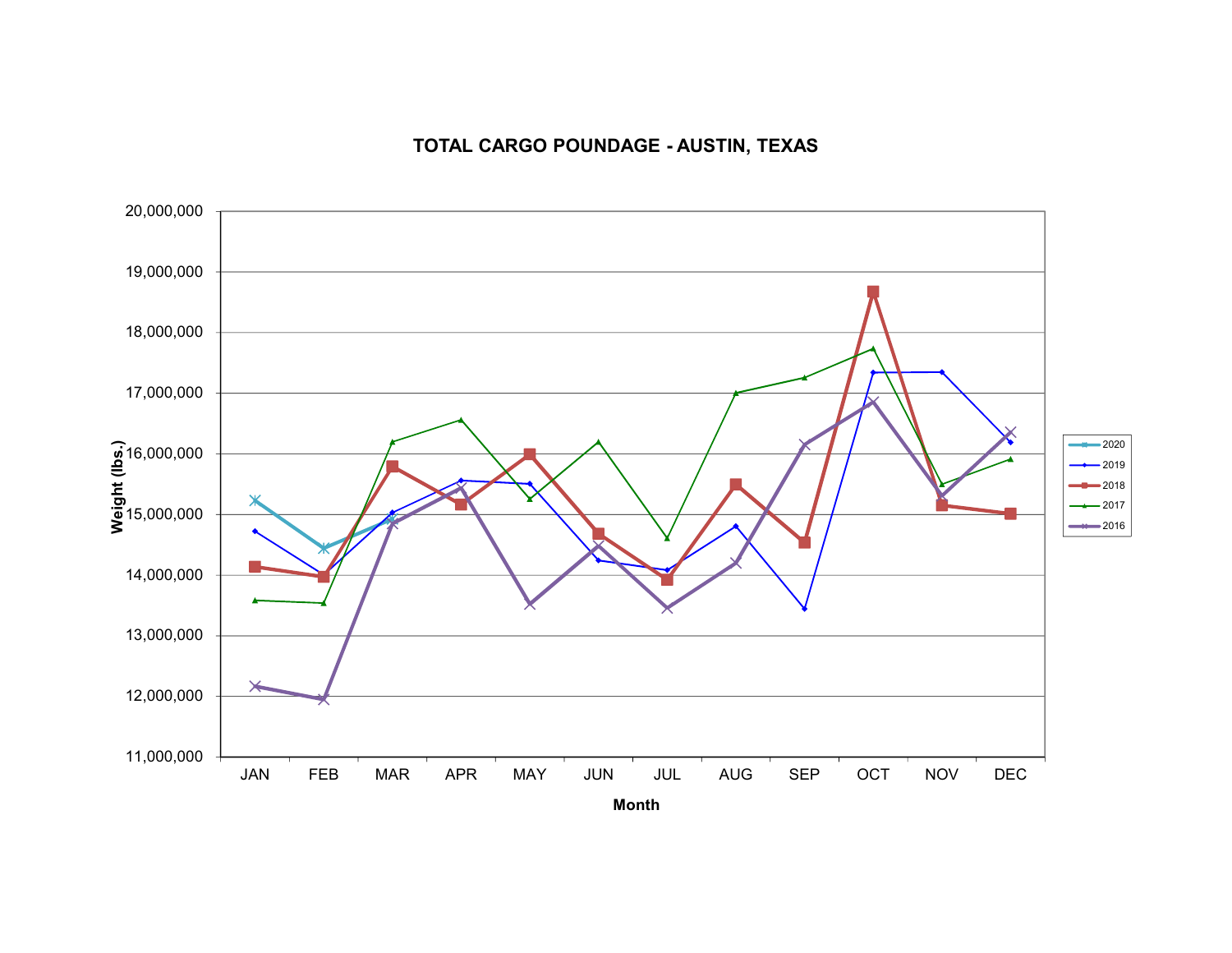

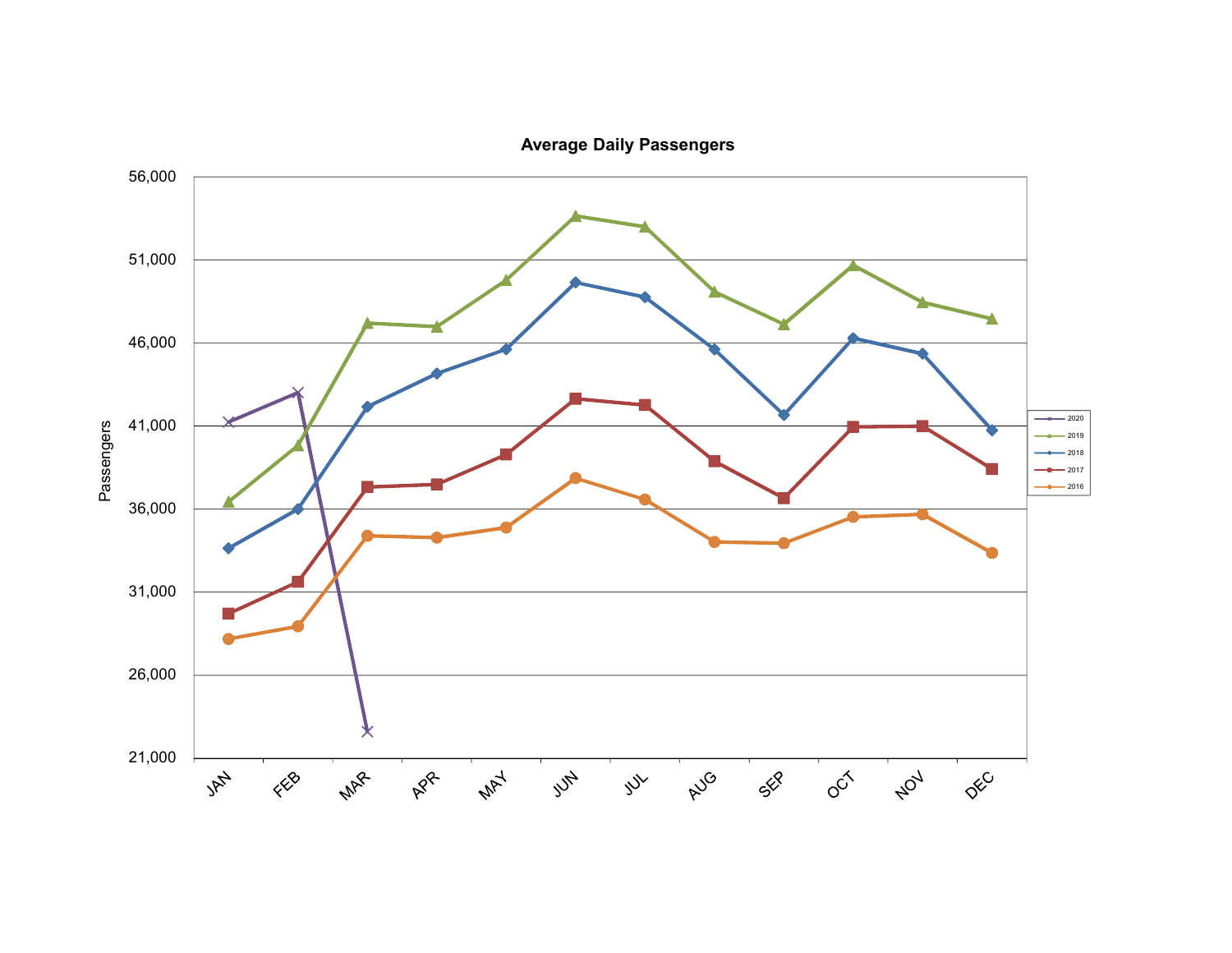

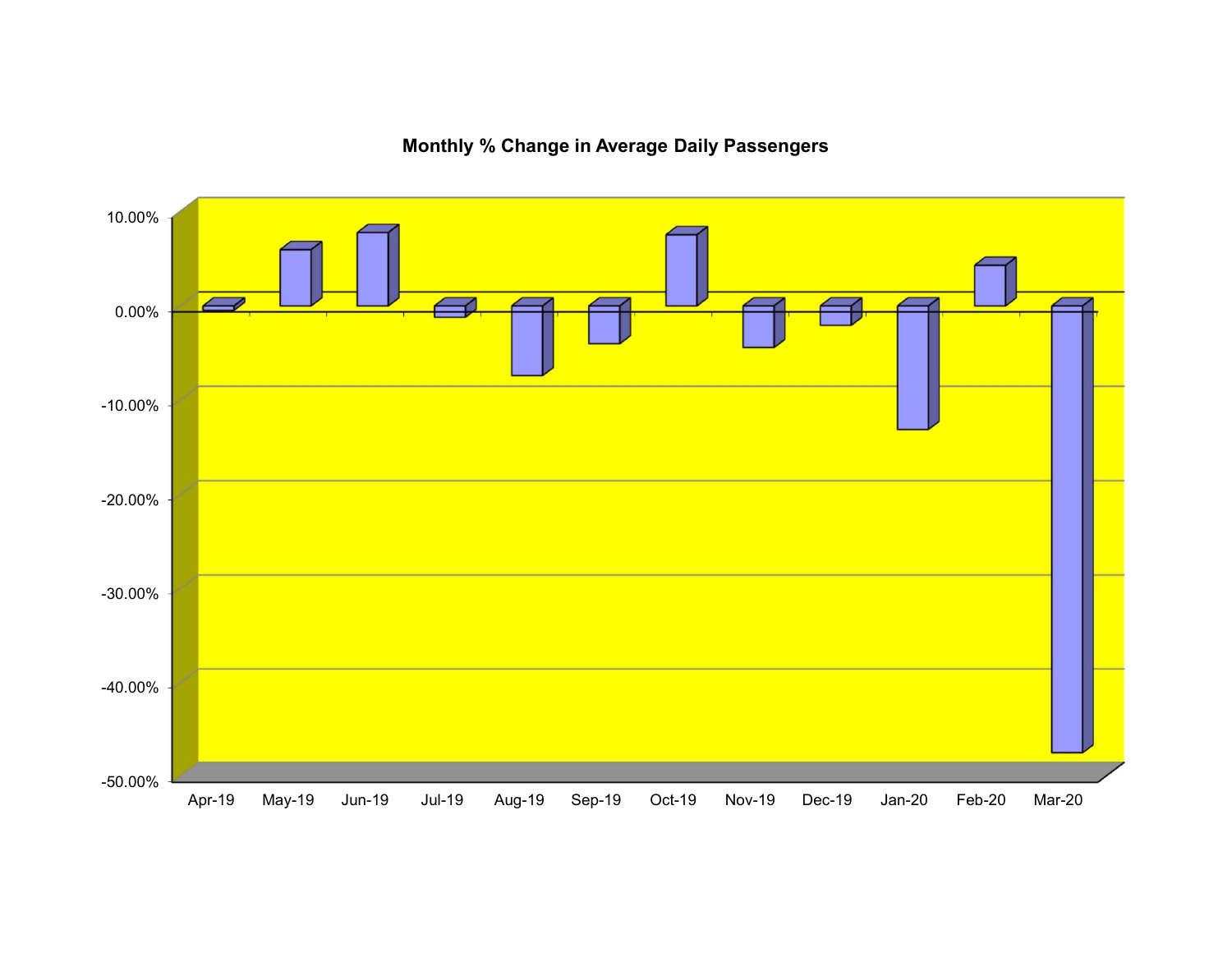# **HISTORY OF INTERNATIONAL AIR CARGO**

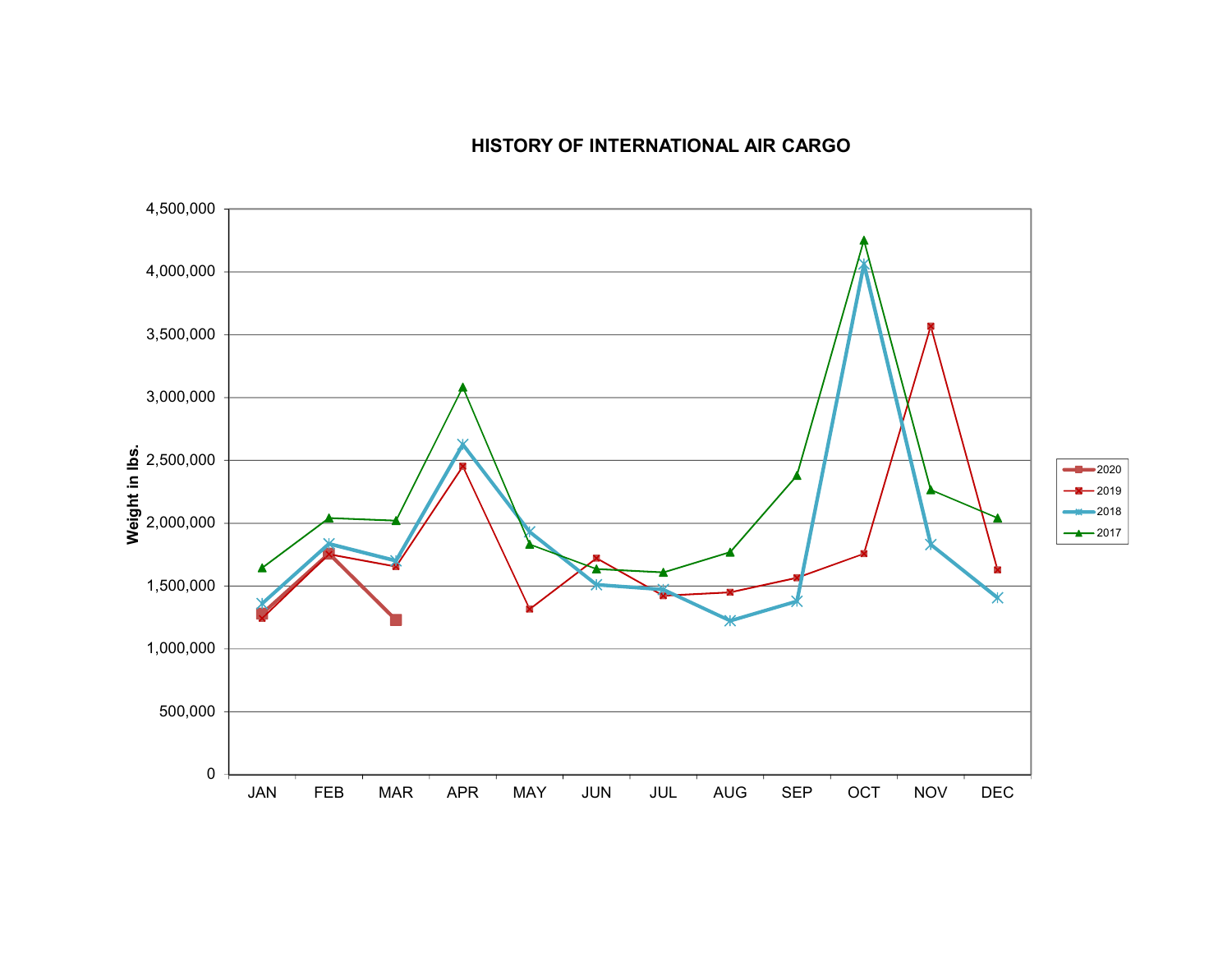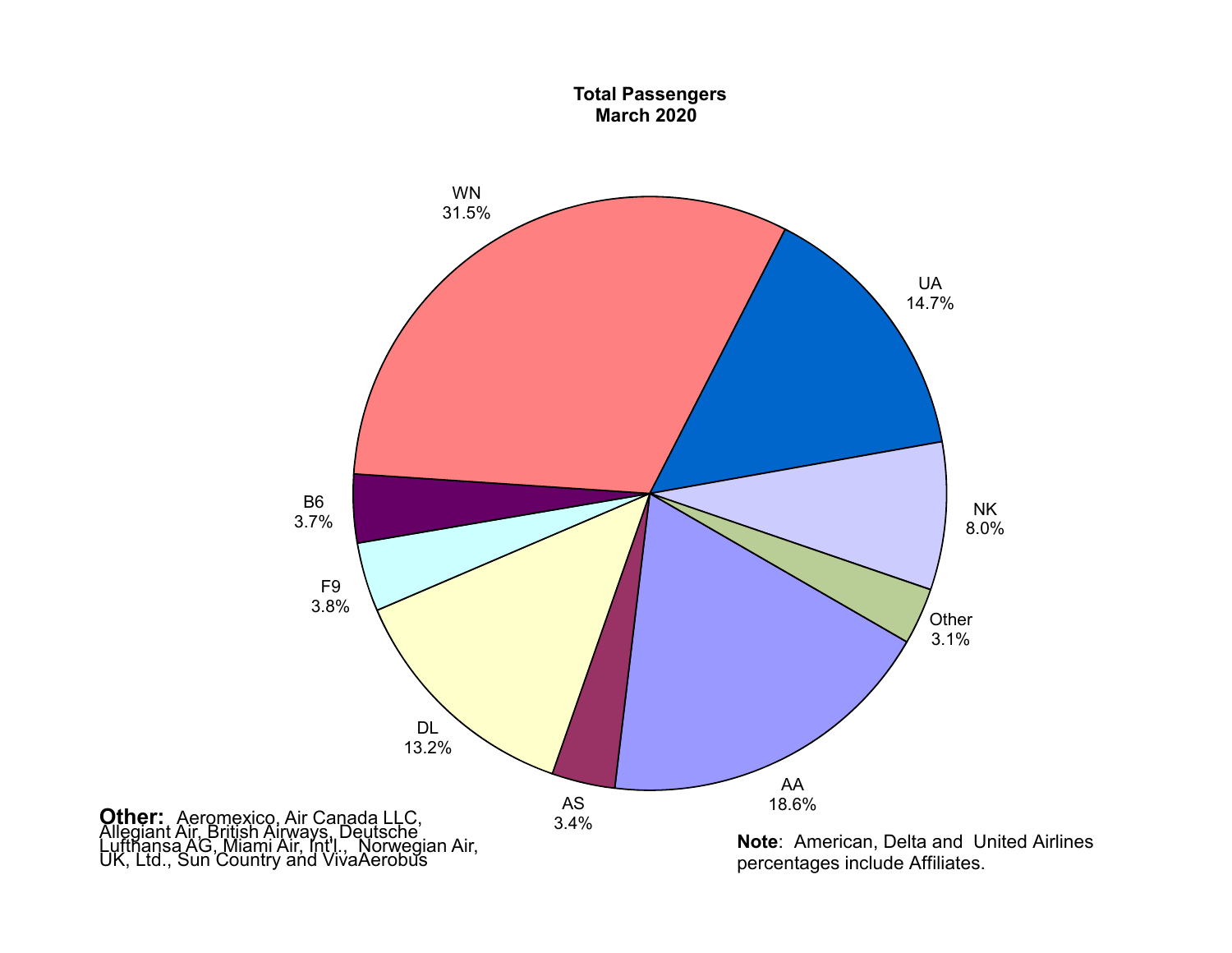![](_page_10_Figure_0.jpeg)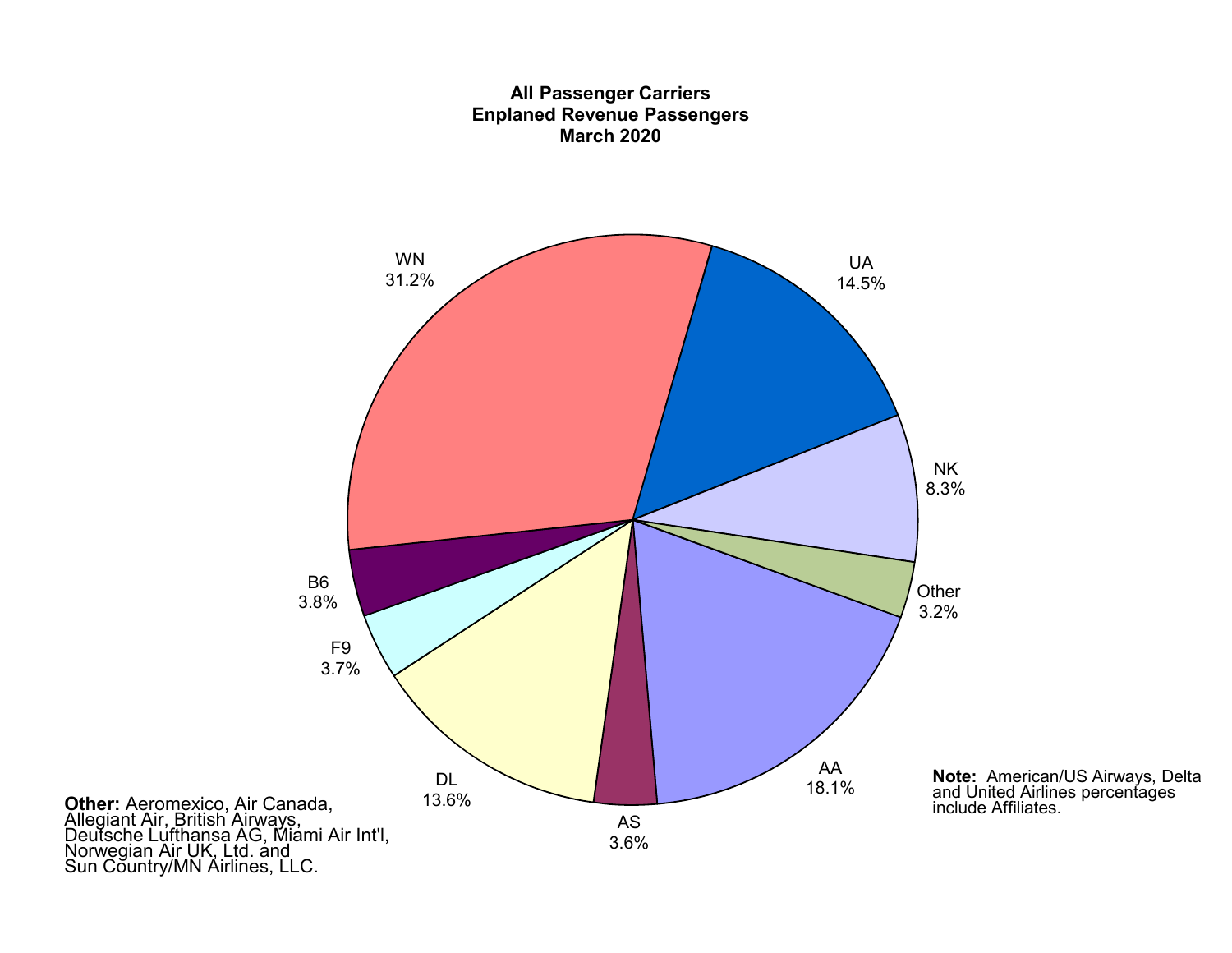### **AUS Belly Freight Market Shares March 2020**

![](_page_11_Figure_1.jpeg)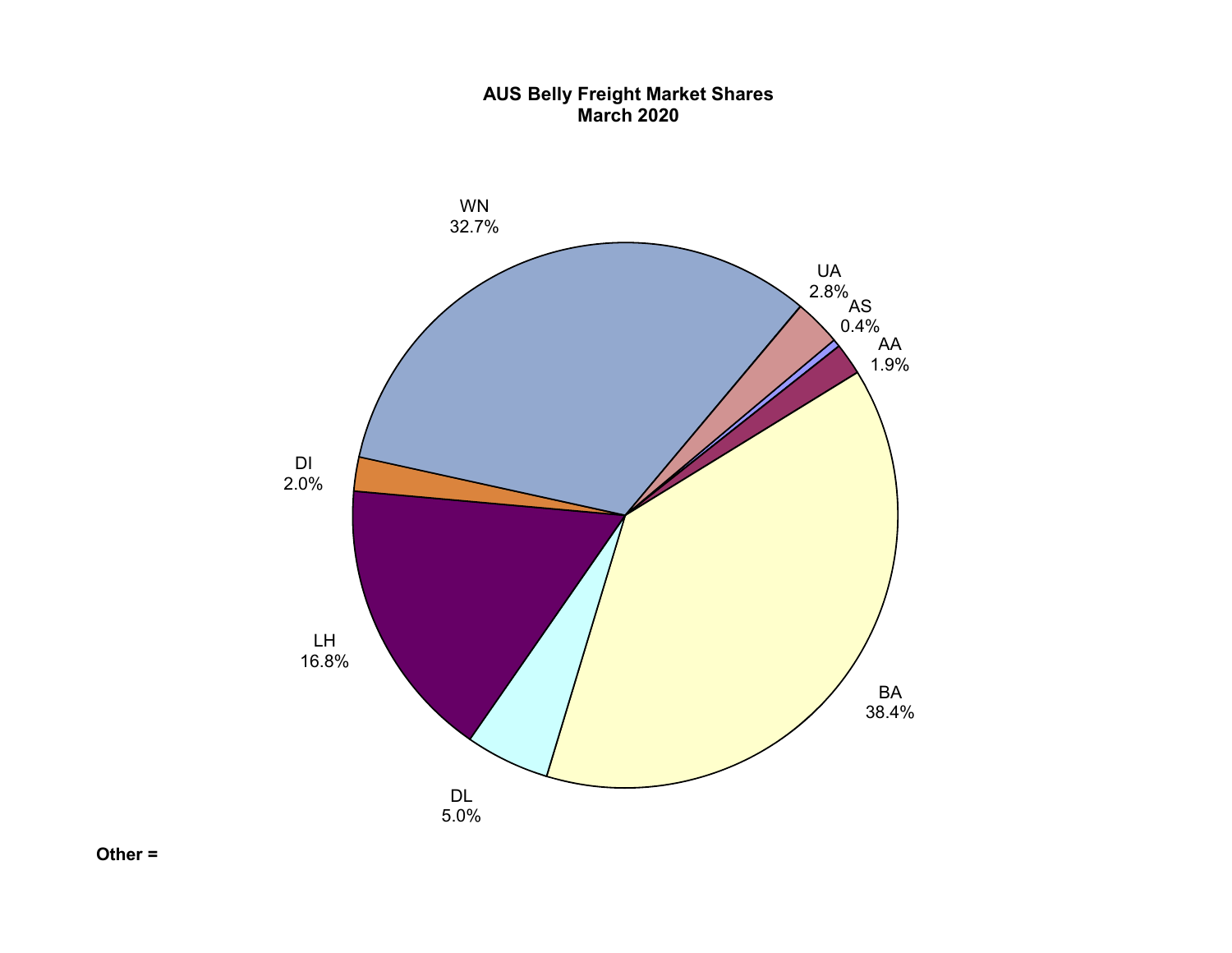![](_page_12_Figure_0.jpeg)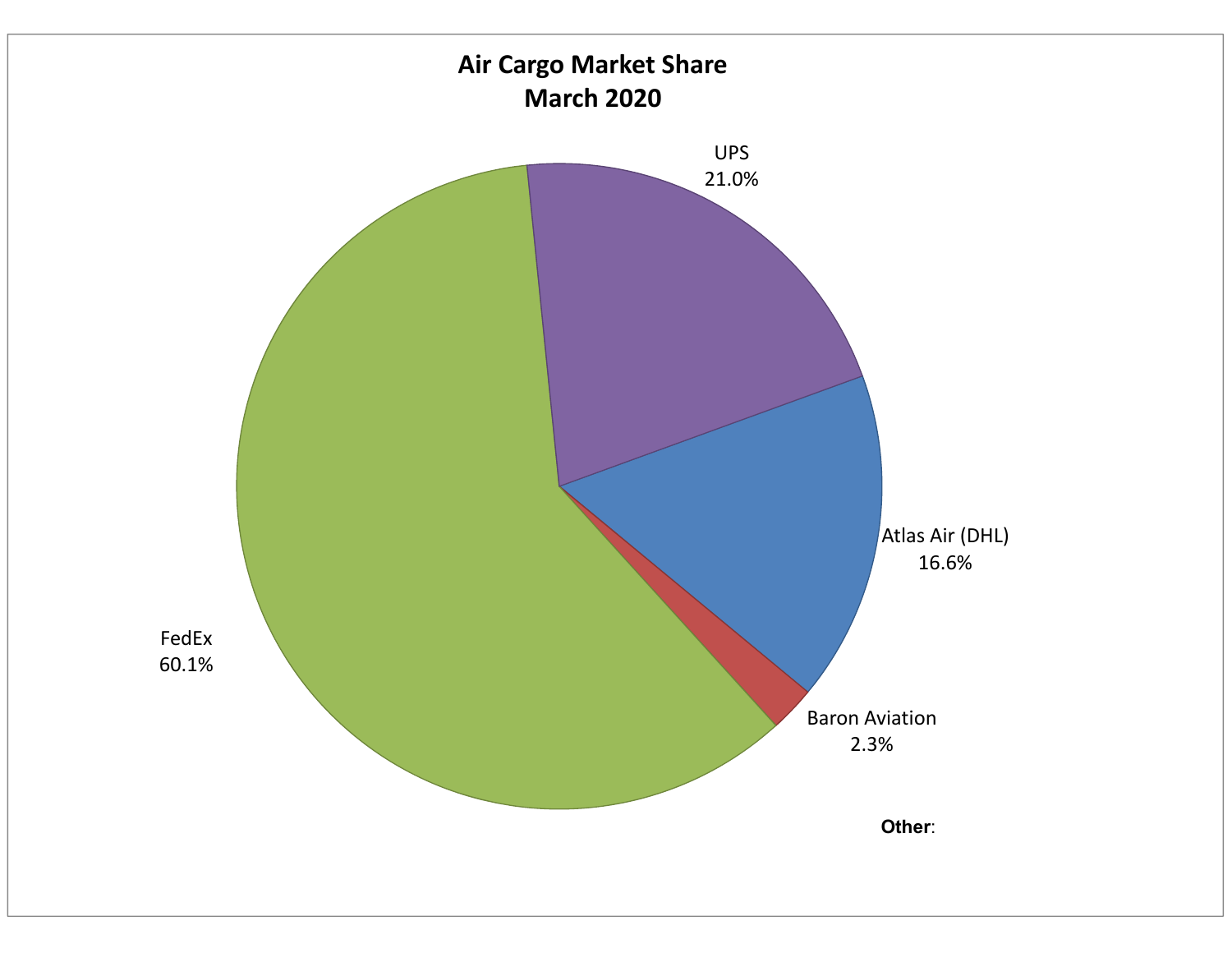![](_page_13_Figure_0.jpeg)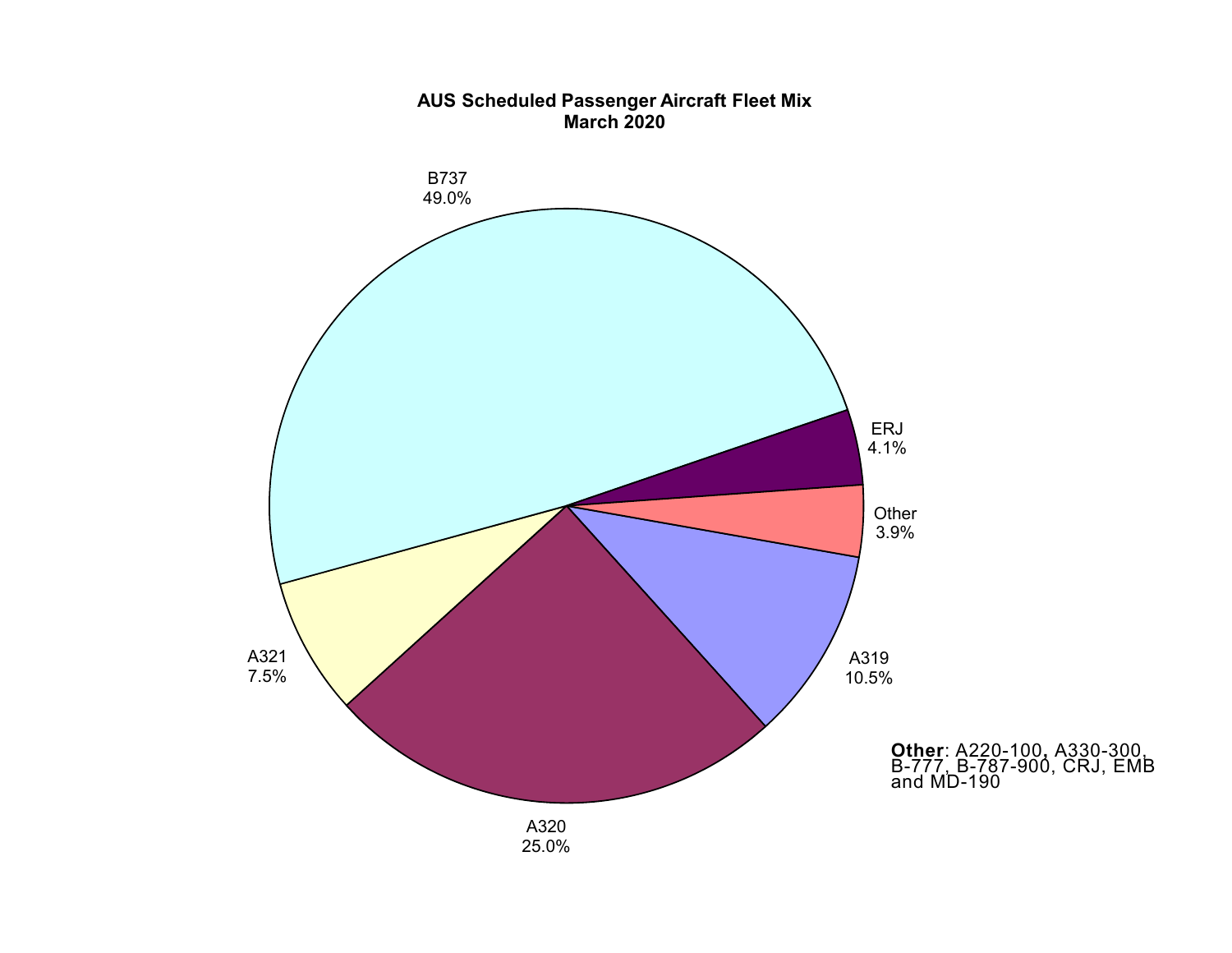### **AUS Scheduled Cargo Aircraft Fleet Mix March 2020**

![](_page_14_Figure_1.jpeg)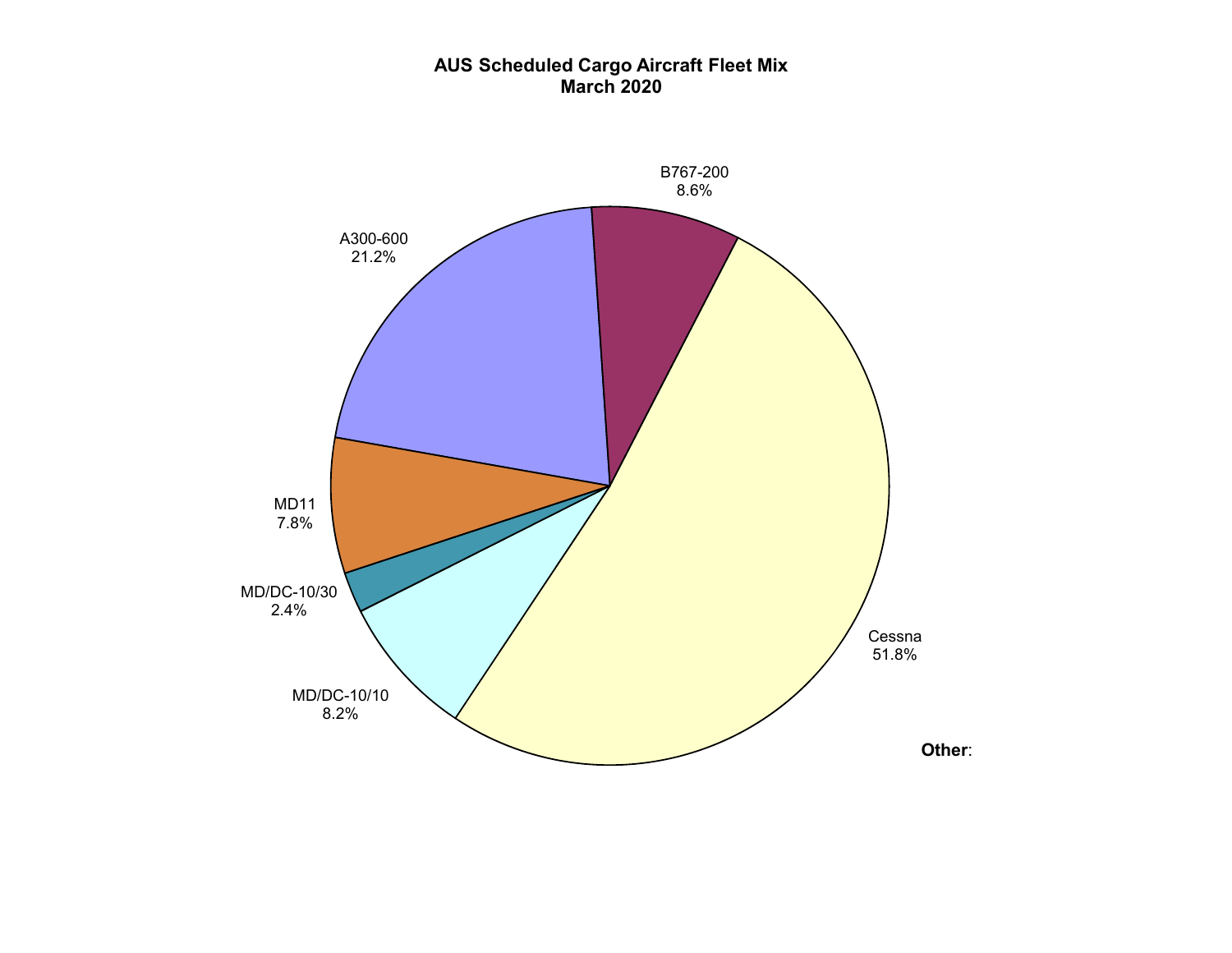# **Austin-Bergstrom International Airport Pax Detail Report - March, 2020**

|                                                               | Period           |                   |                   |          |                 | <b>YTD</b>      |                   |          |                      |                      |                             |  |
|---------------------------------------------------------------|------------------|-------------------|-------------------|----------|-----------------|-----------------|-------------------|----------|----------------------|----------------------|-----------------------------|--|
| Company                                                       | 3/2020           | 3/2019            | <b>Difference</b> | Change   | <b>YTD 2020</b> | <b>YTD 2019</b> | <b>Difference</b> | Change   | 2020<br><b>Share</b> | 2019<br><b>Share</b> | <b>Share</b><br><b>Diff</b> |  |
| Aerovias de Mexico S.A. de C.V.                               | 2,319            | 3,097             | $-778$            | $-25.1$  | 9,915           | 8,600           | 1,315             | 15.3     | 0.3                  | 0.2                  | 0.1                         |  |
| Air Canada                                                    | 1,995            | 5,381             | $-3,386$          | $-62.9$  | 10,317          | 14,171          | $-3,854$          | $-27.2$  | 0.3                  | 0.4                  | $-0.1$                      |  |
| Alaska Airlines INC                                           | 24,156           | 51,008            | $-26,852$         | $-52.6$  | 117,280         | 134,558         | $-17,278$         | $-12.8$  | 3.6                  | 3.6                  | 0.0                         |  |
| Allegiant Air LLC                                             | 6,844            | 20,751            | $-13,907$         | $-67.0$  | 18,475          | 40,609          | $-22,134$         | $-54.5$  | 0.6                  | 1.1                  | $-0.5$                      |  |
| American Airlines INC                                         | 130,012          | 271,837           | $-141,825$        | $-52.2$  | 612,411         | 733,244         | $-120,833$        | $-16.5$  | 19.0                 | 19.8                 | $-0.8$                      |  |
| <b>British Airways PLC</b>                                    | 5,145            | 15,707            | $-10,562$         | $-67.2$  | 29,217          | 38,531          | $-9,314$          | $-24.2$  | 0.9                  | 1.0                  | $-0.1$                      |  |
| Concesionaria Vuela Compañía de Aviación, S.A.P.I. de<br>C.V. | $\mbox{O}$       | $\boldsymbol{0}$  | 0                 | $0.0\,$  | $\pmb{0}$       | 434             | $-434$            | $-100.0$ | $0.0\,$              | $0.0\,$              | 0.0                         |  |
| Delta Air Lines                                               | 92,648           | 198,508           | $-105,860$        | $-53.3$  | 462,967         | 488,523         | $-25,556$         | $-5.2$   | 14.3                 | 13.2                 | 1.1                         |  |
| Deutsche Lufthansa AG                                         | 2,246            | 259               | 1,987             | 767.2    | 15,883          | 259             | 15,624            | 6,032.4  | 0.5                  | 0.0                  | 0.5                         |  |
| <b>Frontier Airlines INC</b>                                  | 26,343           | 44,465            | $-18,122$         | $-40.8$  | 114,823         | 130,386         | $-15,563$         | $-11.9$  | 3.6                  | 3.5                  | 0.1                         |  |
| JetBlue Airways Corporation                                   | 26,139           | 51,163            | $-25,024$         | $-48.9$  | 119,897         | 132,770         | $-12,873$         | $-9.7$   | 3.7                  | 3.6                  | 0.1                         |  |
| Miami Air International INC                                   | 121              | 652               | $-531$            | $-81.4$  | 121             | 776             | $-655$            | $-84.4$  | 0.0                  | 0.0                  | 0.0                         |  |
| Norwegian Air UK LTD                                          | 2,327            | 7,656             | $-5,329$          | $-69.6$  | 3,474           | 7,656           | $-4,182$          | $-54.6$  | 0.1                  | 0.2                  | $-0.1$                      |  |
| Scandinavian Airlines                                         | $\boldsymbol{0}$ | 423               | $-423$            | $-100.0$ | $\pmb{0}$       | 423             | $-423$            | $-100.0$ | 0.0                  | 0.0                  | 0.0                         |  |
| Southwest Airlines                                            | 220,640          | 496,419           | $-275,779$        | $-55.6$  | 1,032,730       | 1,319,593       | $-286,863$        | $-21.7$  | 32.0                 | 35.6                 | $-3.6$                      |  |
| Spirit Airlines Inc                                           | 56,414           | 69,937            | $-13,523$         | $-19.3$  | 206,322         | 97,333          | 108,989           | 112.0    | 6.4                  | $2.6$                | 3.8                         |  |
| Sun Country Airlines/MN Airlines LLC                          | 372              | 334               | 38                | 11.4     | 643             | 1,524           | $-881$            | $-57.8$  | 0.0                  | 0.0                  | 0.0                         |  |
| Swift Air LLC                                                 | $\pmb{0}$        | 531               | $-531$            | $-100.0$ | 928             | 993             | $-65$             | $-6.5$   | 0.0                  | 0.0                  | 0.0                         |  |
| <b>United Airlines INC</b>                                    | 102,737          | 223,699           | $-120,962$        | $-54.1$  | 470,997         | 555,633         | $-84,636$         | $-15.2$  | 14.6                 | 15.0                 | $-0.4$                      |  |
| VIA Airlines, INC                                             | $\mathbf 0$      | 1,189             | $-1,189$          | $-100.0$ | $\mathbf 0$     | 1,933           | $-1,933$          | $-100.0$ | 0.0                  | 0.1                  | $-0.1$                      |  |
| VivaAerobus                                                   | 197              | $\pmb{0}$         | 197               | 0.0      | 197             | $\mathbf 0$     | 197               | 0.0      | 0.0                  | 0.0                  | 0.0                         |  |
| <b>Report Totals</b>                                          |                  | 700,655 1,463,016 | $-762,361$        | $-52.1%$ | 3,226,597       | 3,707,949       | $-481,352$        | $-13.0%$ | 99.9%                | 99.9%                |                             |  |

#### **Statistics Included in Report**

Domestic Passengers: Enplaned Revenue, Deplaned Revenue, Enplaned Non-Revenue, Deplaned Non-Revenue International Passengers: Enplaned Revenue, Deplaned Revenue, Enplaned Non-Revenue, Deplaned Non-Revenue International Pre-Cleared Passengers: Enplaned Revenue, Deplaned Revenue, Enplaned Non-Revenue, Deplaned Non-Revenue South Terminal Domestic Passengers: Enplaned Revenue, Deplaned Revenue, Enplaned Non-Revenue, Deplaned Non-Revenue